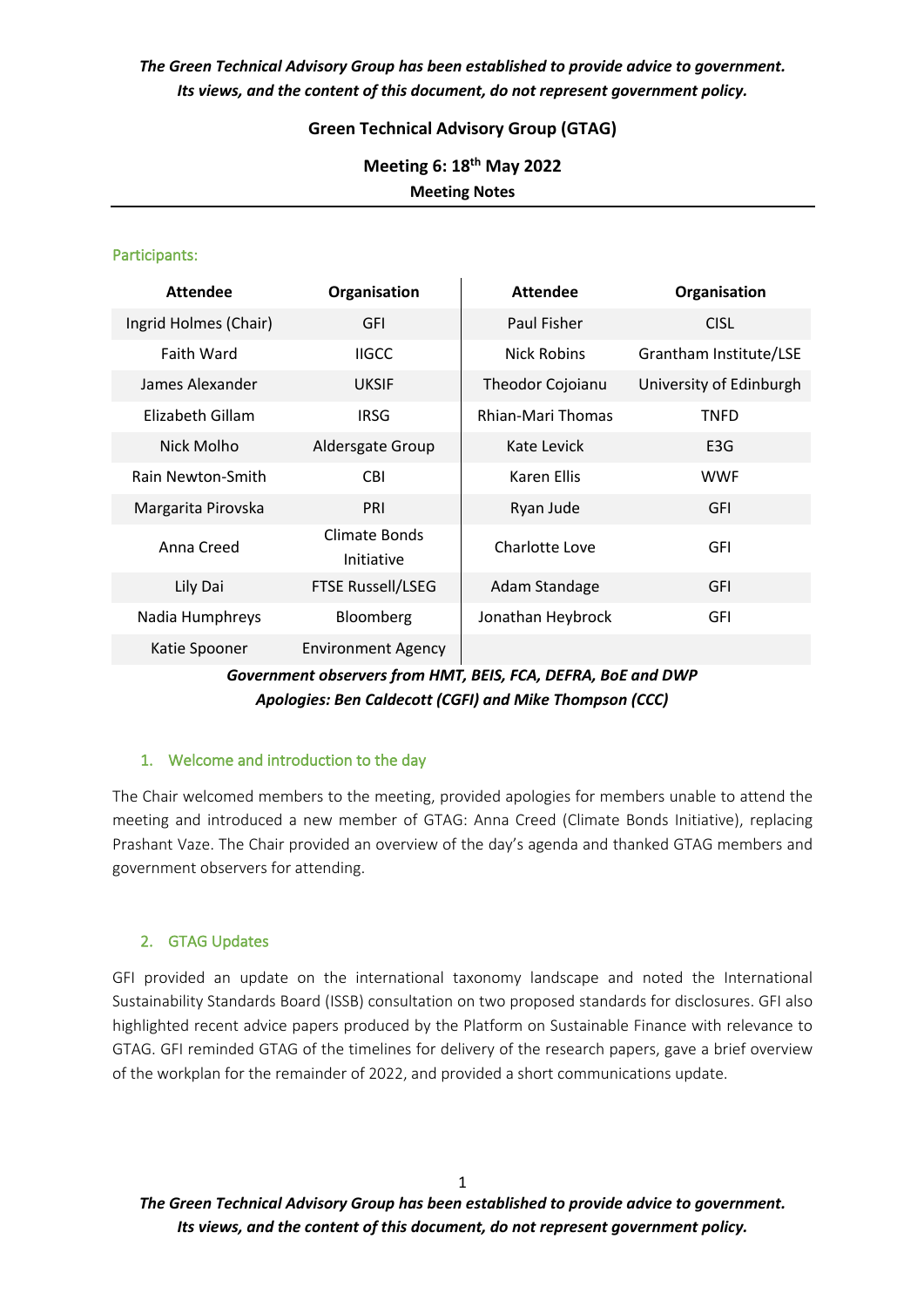# *The Green Technical Advisory Group has been established to provide advice to government. Its views, and the content of this document, do not represent government policy.*

#### 3. Plenary 1: HMT Updates

HMG noted that the consultation had been delayed due to complicated cross-government work in relation to the Ukraine crisis, and the pre-election purdah period. The consultation will be published in the coming months and HMG reiterated their interest in receiving feedback from GTAG members and their respective organisations on the proposals.

Wider work relevant to GTAG members was flagged including: the Transition Plan Taskforce call for evidence, the focus on transition finance for the G20 Sustainable Finance Working Group, the FCA's work on investment labels, and the call for evidence for the Green Finance Strategy.

## 4. Plenary 1: FCA: Taxonomy interaction with disclosures and labels regime

The FCA provided an overview of their draft proposals for the Sustainability Disclosure Requirements (SDR) and their interaction with the UK taxonomy. GTAG members provided feedback on the proposals and expressed interest in continued dialogue as the proposals develop ahead of the FCA consultation on this.

## 5. Plenary 2: WS2: Do No Significant Harm (DNSH)

The group discussed the options and recommendations that the working group has developed for improving DNSH. Specific issues highlighted included: low taxonomy alignment when DNSH is incorporated, usability of requirements, potential legislative challenges, and the purpose and ambition level for DNSH.

## 6. Breakout Room Discussion: WS1: Addressing UK-specific Needs – taxonomy coverage

The draft recommendations were presented, and several topics discussed, such as the role of enabling activities and problems with existing KPIs within the EU taxonomy, such as the Green Asset Ratio (GAR). The role of mandatory and voluntary reporting, and costs associated to reporting were also covered.

## 7. Breakout Room Discussion: WS3: Policy links – policy areas for consideration

Much of the conversation focussed on timeframes for applying the taxonomy to various policy areas. GTAG members considered how the potential value cases aligned with existing government policies and the role of the taxonomy in transition more generally. The Green Finance Strategy was noted as an important signalling opportunity for government to incorporate some of the recommendations once finalised by GTAG.

 $\overline{2}$